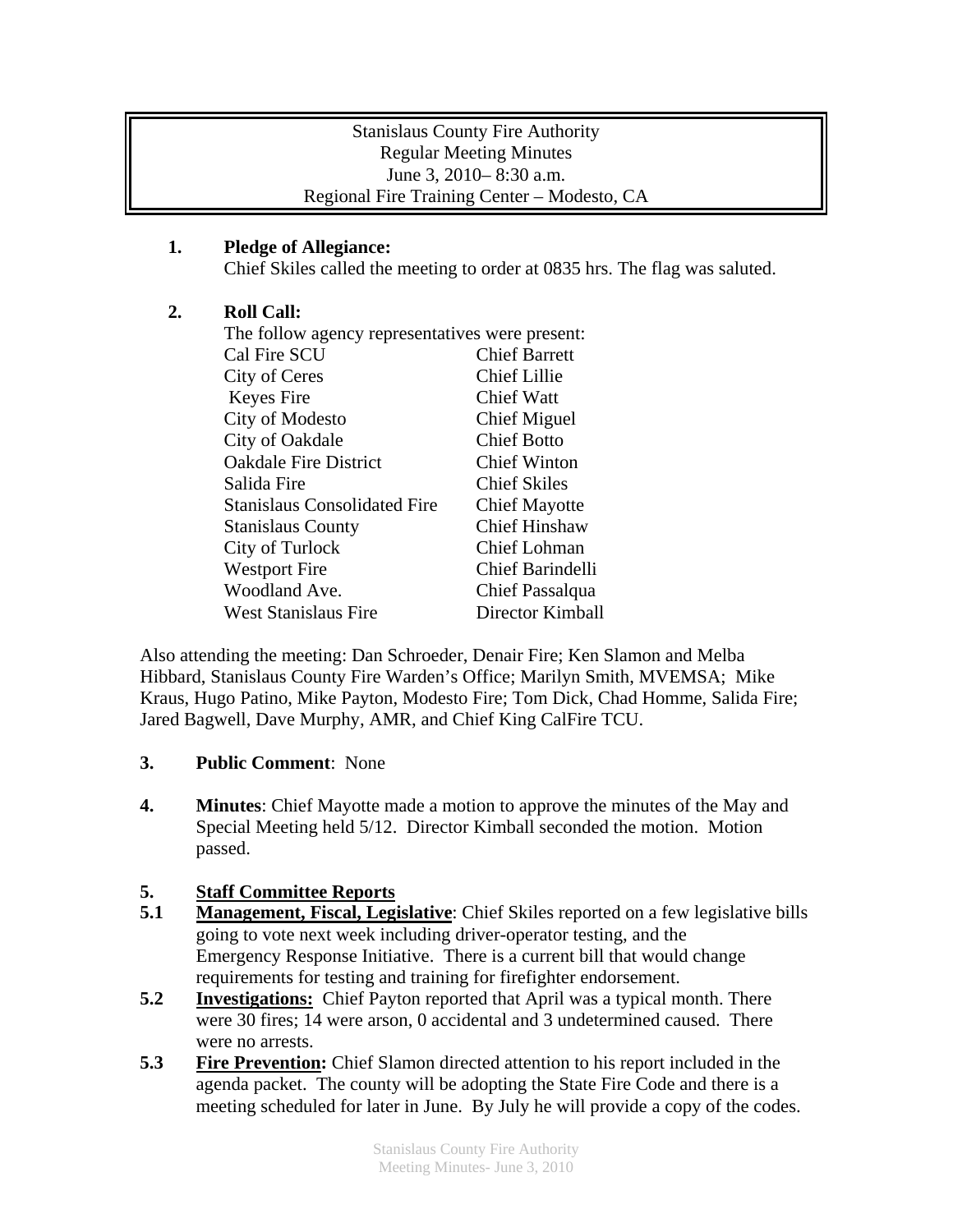Chief Slamon announced there will be Fire Sprinkler Training on September 28 & 29 at Harvest Hall. A flyer will go out soon. The first 4 hours will cover information from State Fire Marshal's Office and will be free; the next 12 hours will be a fee class.

**5.4 Communications:** Chad reported on several projects he is involved in, including the AFG grant which closed May 28 and awards within 6 months. He attended ROSS training class and the All Risk Drill. He continues work on the CAD implementation and regional fire RMS. There are some technical issues and Chad is working on them.

Chad mentioned the white fire channels bulletin has been posted by CAL FIRE. There will be no reprogramming for the county this year for Region 5 tac channels. Reprogramming will take place at base camp. The next Communications Advisory meeting is next week at the RFTC. A report was distributed.

**5.5 Training**: Tom Dick reminded everyone of the Stanislaus County Firefighters Training Symposium sponsored by Modesto Fire in September. The final date for in-county registration is June  $4<sup>th</sup>$  and then will open to outside agencies. Registration and flyers were included in the handouts. Tom thanked everyone for participation in the All Risk Exercise in May. The Exercise went well and was beneficial to everyone.

#### **Agenda Items**

**6.1 Operational Area Coordinator Report:** Chief Hinshaw attended a Region IV meeting in Sacramento. He also reported the Dispatch Matrix for this year has been completed with latest responses. The FRO program staffing is thin this year. Those still in the program will be working with SR911 to post a calendar and daily status reports. There will also be a meeting with SR911 and affected agencies concerning I-5 corridor fires. Notification is not happening as it should. Chief Hinshaw met with Northern Cal Chiefs and voted to establish an emergency management section. Chief Hinshaw attended CSTI training to create emergency management mutual aid and assistance. They hope to create 2 or 3 teams available to go state-wide. To participate will require professional certifications & qualifications. A Golden Guardian- Region IV exercise is planned for next May. Our county is going to participate. If anyone is interested in participating they need to let Chief Hinshaw know and attend upcoming meeting.

# **6.2 2010-2011 Business Plan:**

 Motion to approve Chief Barrett, seconded by Chief Mayotte. No comments. Passed unanimously. Thanks to Mimi for administering the document.

# **6.3 Fire Works Task Force**

 Chief Payton gave an update on the Fire Works Task Force. The staffing schedule for July 2,3, and 4 is from 4:00 p.m. to midnight; more information will be provided prior to the date. If an agency seizes any fireworks there is State Fire Marshal paperwork that must be completed. Forms must be included in the package of seized fireworks. Our area saw a huge decrease last year in illegal